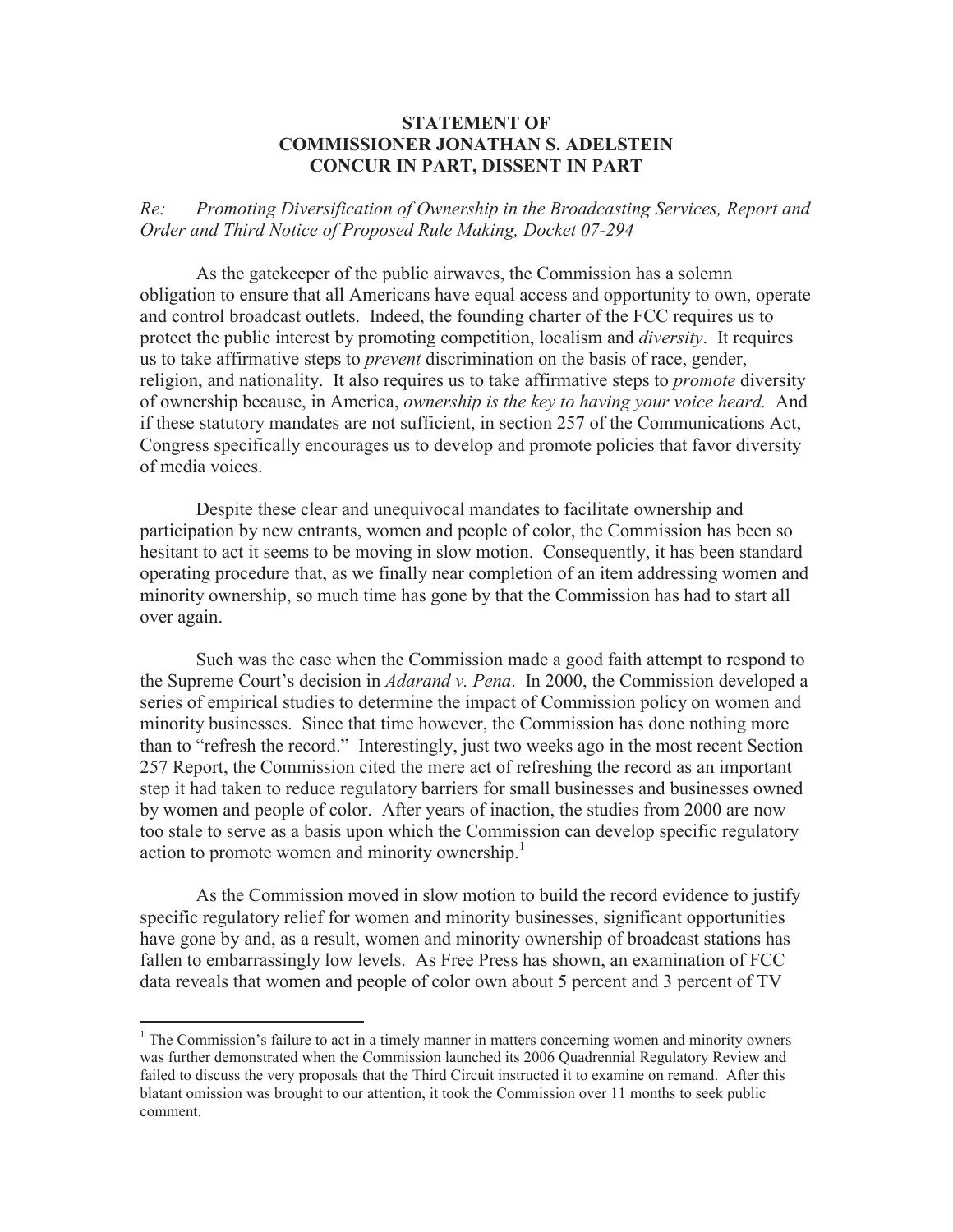stations, respectively. In radio, women and people of color own 6 percent and 8 percent of stations, respectively.

When the Commission is not moving in slow motion, it has taken steps that amount to a retreat from our statutory obligation to promote diversity. When it comes to ensuring that the ownership of the public's airwaves – which are licensed to serve the public – look like the American people, the FCC's legacy does not make us proud.

In 2003, rather than taking regulatory steps to promote diversity of ownership, this Commission took steps to specifically undermine it. The Commission repealed the only remaining policy specifically aimed at fostering diversity. As Senator Barack Obama has said, "we promoted the concept of consolidation over diversity." Luckily, the federal appellate court reversed the Commission. In a stinging indictment, the Court said: "repealing its only regulatory provision that promoted minority ownership is [] inconsistent with the Commission's obligation to make broadcast spectrum available to all people 'without discrimination on the basis of race.'"

Despite the significance of some of the reform measures we adopt today, with regard to the most fundamental measure – the definition of the class of businesses eligible for relief – the Commission has simply failed to do its homework. Once again, the Commission has taken a step back, or, under the best scenario, the Commission has taken a step to the side. In either case, the result is just the same: justice is deferred once more. And justice deferred is justice denied. The Commission seems incapable of adopting a comprehensive item that truly advances media diversity in every respect.

Today, the Commission adopts this *Report and Order* to expand broadcasting opportunities to "new entrants and small businesses, *including* minority- and womenowned businesses." This proceeding was originally intended to improve the gross underrepresentation of women and people of color in broadcast industry ownership. The definition of the entities eligible is so broad, however, that minority- and women-owned businesses are likely to be incidental beneficiaries at best.

It is very disappointing that we could not reach consensus on such an important issue of public and congressional concern. For months, I have encouraged this Commission to create an independent, bipartisan panel to analyze the state of women and minority ownership, review all outstanding proposals, conduct a much-needed census of stations owned by women and people of color, and make priority recommendations to the Commission. One of these priority recommendations would have been a constitutionally sustainable definition of "eligible entity" that would have maximum impact on assisting women and people of color to become owners of broadcast assets. This approach was endorsed by Senator Obama, Senator Kerry, Senator Menendez, Congressman Conyers, Congresswomen Hilda Solis and dozens of civil rights groups. This proposal also was adopted in legislation unanimously passed by the Senate Commerce Committee – our committee of jurisdiction.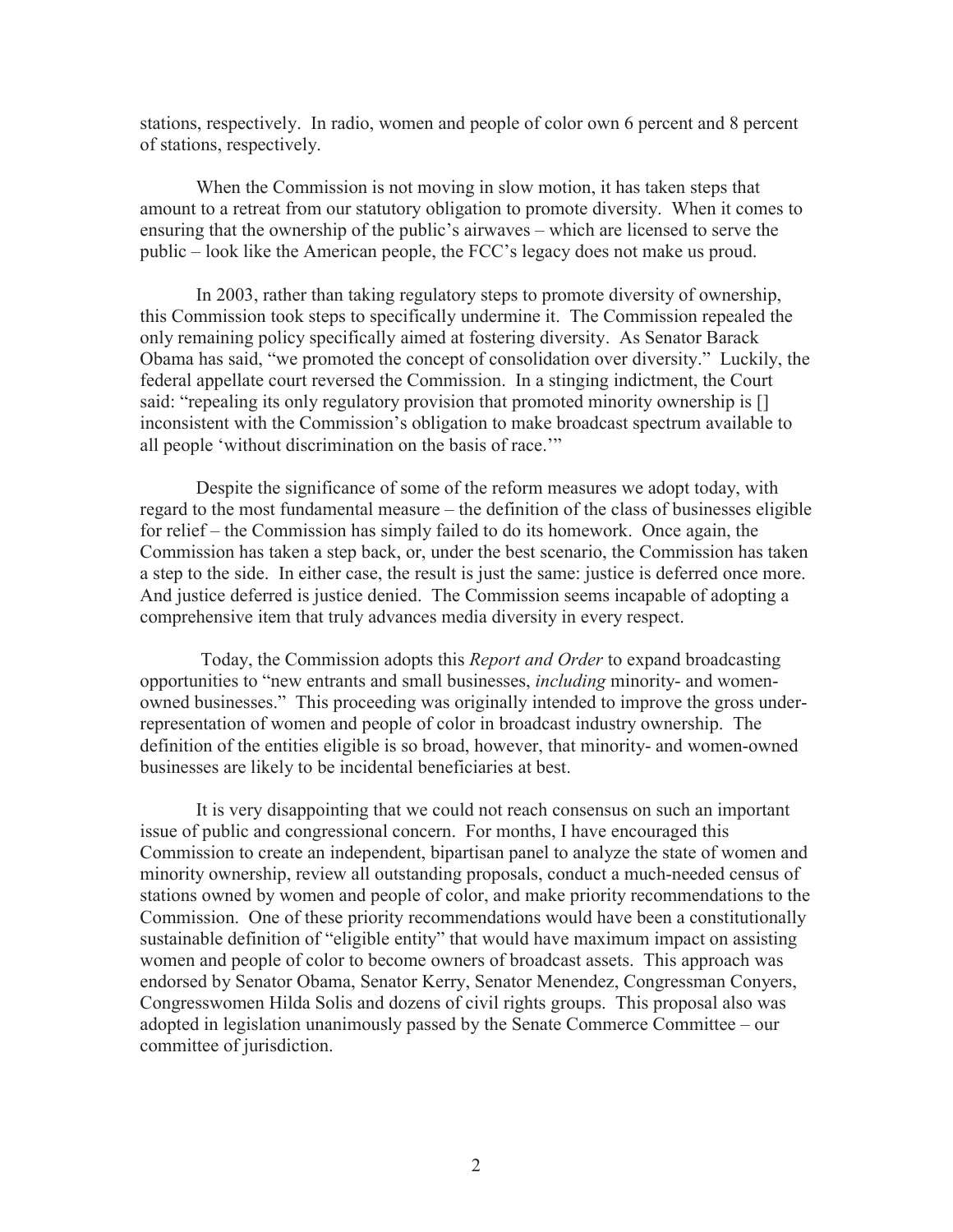Yet in reckless disregard for the creation of an independent panel and for the impact that today's item will have on women and minority ownership, the Commission adopts a revenue-based definition of the class of entities entitled to regulatory relief. Using Free Press data, the Commission predicts that approximately 8.5 percent of commercial radio stations owned by current owners that fit our "small business" definition are minority owned. However, relying on the same data, minority-owned stations make up 8 percent of all radio stations in the industry as a whole. Hence, based on the Commission's own calculation, our definition will help .5 percent more minority stations than if we did nothing at all.

The Commission has a legacy of miscounting, over-counting, under-counting and simply refusing to count minority ownership, but yet it is resting the predicted success of the regulatory relief measures adopted in this item on the basis that .5 percent more minority-owned stations are represented in the FCC's regulatory classification than throughout the entire industry. And yet still, the Commission has been unable to determine whether this definition will affirmatively benefit women-owned radio stations, or women and minority-owned television stations. Such reckless decision-making is the epitome of arbitrary and capricious action by a regulatory agency.

As the Commission knows all too well, there is no accurate census of women- and minority-owned stations. As Professors Arie Beresteanu and Paul B. Ellickson said, "the data currently being collected by the FCC is extremely crude and subject to a large enough degree of measurement error to render it essentially useless for any serious analysis." Yet in spite of these observations, the Commission is basing its decision today on the most speculative incremental benefit of .5 percent. The fact is, we do not even have enough data to determine which owners or stations will actually benefit or be harmed. For safe measure, we should not act in an area of such sensitivity until we can clearly ascertain the actual impact.

The problem of minority ownership has passed the point of crisis, and most raceneutral strategies to correct this problem have repeatedly failed. One way in which the Commission can take meaningful action to address this problem is through developing a consensus procedure to examine whether the adoption of a definition, such as a socially and economically disadvantaged business (SDB), or a process, such as full file and review, could be implemented in a constitutionally acceptable fashion.

Arguably, the Commission could develop this SDB definition based on the Supreme Court's guidance on the promotion of diverse viewpoints as a compelling government interest and the requirements for narrow tailoring. The Supreme Court has long recognized diversity as a compelling educational goal, and in *Metro Broadcasting v. FCC* the Court held that enhancing broadcast diversity is at a minimum an "important government interest."<sup>2</sup> Given the role of media in educating the public, diversity in broadcasting is a compelling government interest.

<sup>&</sup>lt;sup>2</sup> Metro Broadcasting, Inc. v. FCC, 497 U.S. 547, 566 (1991).